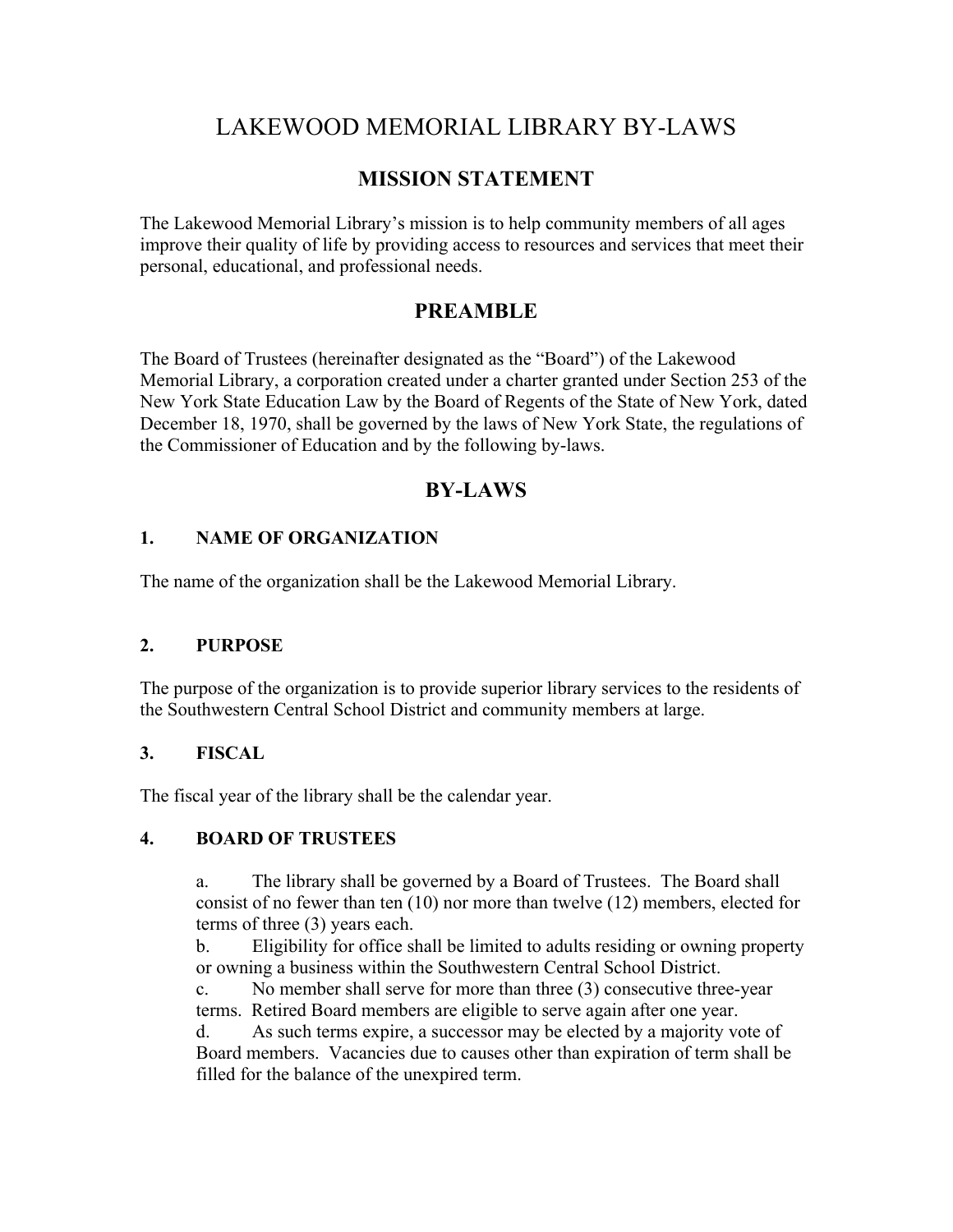e. Each Trustee shall have one (1) vote. A Trustee must be present at a meeting to have his or her vote counted.

f. All actions of the Board shall be of the Board as a unit. No Board member shall act on behalf of the Board, on any matter, without prior approval of the Board. No Board member by virtue of his/her office, shall exercise any administrative responsibility with respect to the library nor, as an individual, command the services of any library employee.

g. The Board shall have the power to remove Officers and Directors for cause.

h. All resignations from the Board shall be made in writing and addressed to the President.

## **5. OFFICERS**

The officers of the Board shall be the President, Vice-President, Secretary and Treasurer, elected annually by the Board. These officers shall serve for a period of no more than three (3) consecutive one-year terms. The duties of such officers shall be as follows:

a. The **President** shall preside at all meetings of the Board, authorize calls for any special meetings, appoint all committees, execute all documents authorized by the Board, serve as an ex-officio voting member of all committees, and generally perform all duties associated with that office.

b. The **Vice President**, in the event of the absence or disability of the President, or of a vacancy in that office, shall assume and perform the duties and functions of the President. The Vice President shall ensure that Board meetings are conducted in compliance with these by-laws and accepted meeting procedures.

c. The **Secretary** shall keep a true and accurate record of all meetings of the Board, shall issue notice of all regular and special meetings, and shall perform such other duties as are generally associated with that office including Board correspondence.

d. The **Treasurer** shall be the disbursing officer of the Board and shall perform such duties as generally devolve upon the office. In the absence or inability of the Treasurer, his/her duties shall be performed by such other members of the Board as the Board may designate. The Treasurer is responsible for assuring compliance with all applicable federal and state financial reporting requirements.

### **6. DIRECTOR**

The Board shall appoint a Director who shall be the executive officer of the policies of the Board and shall have charge of the administration of the library under the direction and review of the Board. The Director shall be responsible for the care of the buildings and equipment, for the employment and direction of the staff, for the efficiency of the library's service to the public, and for the operation of the library under the financial conditions contained in the annual budget. The Director shall render and submit to the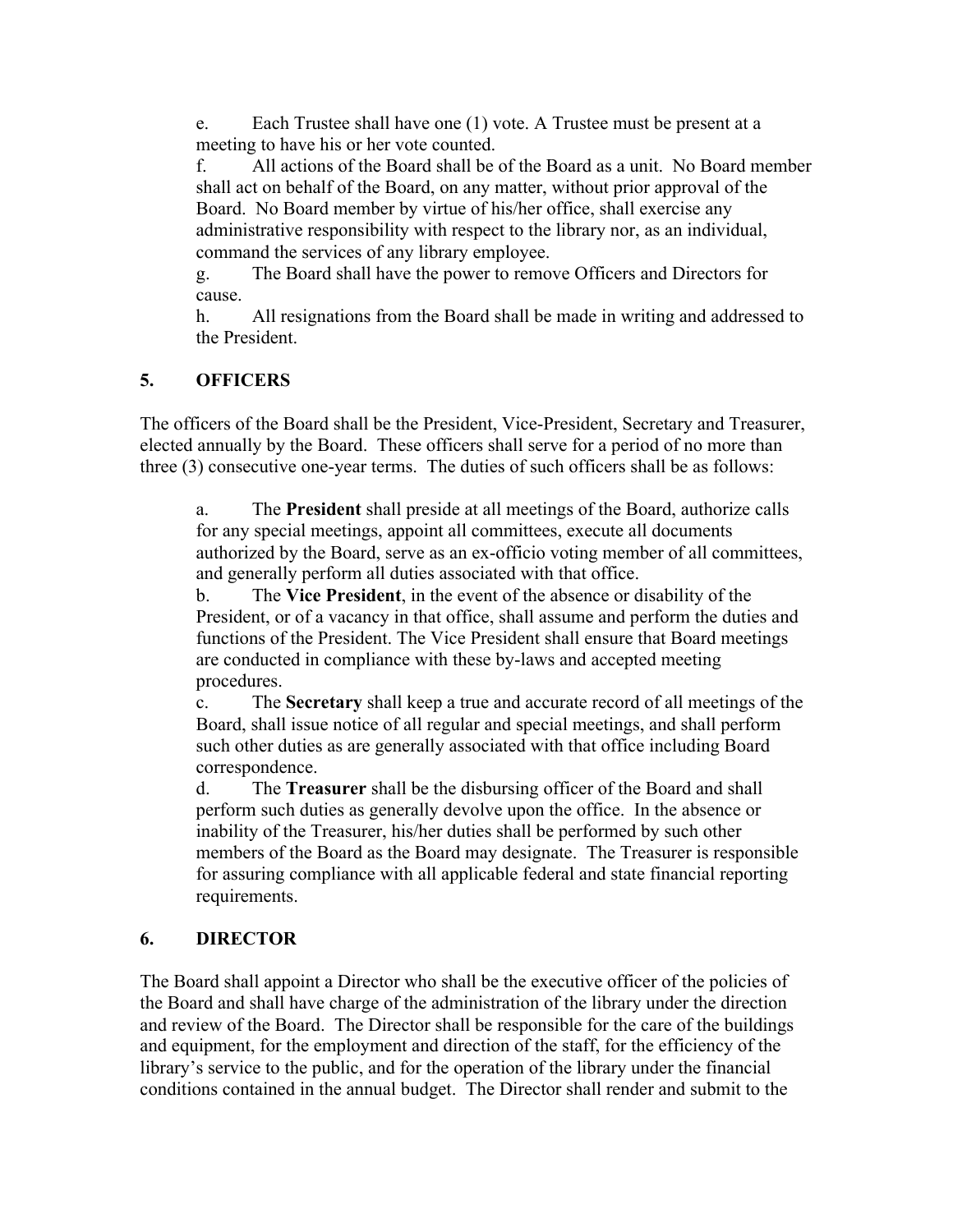Board reports and recommendations of such policies and procedures, which, in the opinion of the Director, will improve efficiency and quality of library service. The Director shall attend all Board meetings except the portion of the meeting at which the Director's appointment or salary is to be discussed or decided. The Director shall be an ex-officio member of all committees.

## **7. COMMITTEES**

a. The Executive Committee shall consist of the officers of the Board.

b. A Nominating Committee shall be appointed by the President three months prior to the Annual meeting. This committee will present a slate of officers and names of candidates for new trustees. Additional nominations may be made from the floor.

c. A Finance Committee of at least three Board members, including the Treasurer, shall be appointed by the President for the purpose of reviewing the investment portfolio and making recommendations to the Board semi-annually or as otherwise requested.

d. Committees for specific purposes may be appointed by the President. Such committees shall serve until the completion of the work for which they were appointed.

e. All committees shall make a progress report to the Board at each of its meetings.

f. No committee will have other than advisory powers unless, by suitable action of the Board, it is granted specific power to act.

## **8. MEETINGS**

a. Regular meetings of the Board of Trustees shall be held at least bimonthly. The Secretary shall notify each Board member at least five (5) days, but not more than ten (10) days, prior to each meeting.

b. Absence from three (3) consecutive Board meetings shall constitute automatic dismissal from the Board unless the Board defers this dismissal by majority vote. The President shall inform the absent Board member in writing that he/she is no longer on the Board. If dismissal is deferred by Board action, the President shall inform the absent Board member in writing the conditions of this deferral.

c. A special meeting of the Board may be called at any time by the President or upon the request of three (3) members for a specific purpose. No business may be transacted at such special meetings except the stated business.

d. The Annual meeting shall be held in June of each year. The business transacted at this meeting shall include the election of new trustees and new officers.

e. The operating, financial, and investment reports for the previous year shall be presented within the first quarter of the fiscal year.

f. A simple majority of the Board of Trustees shall constitute a quorum for the transaction of any business. If a quorum is not present at a regular meeting,